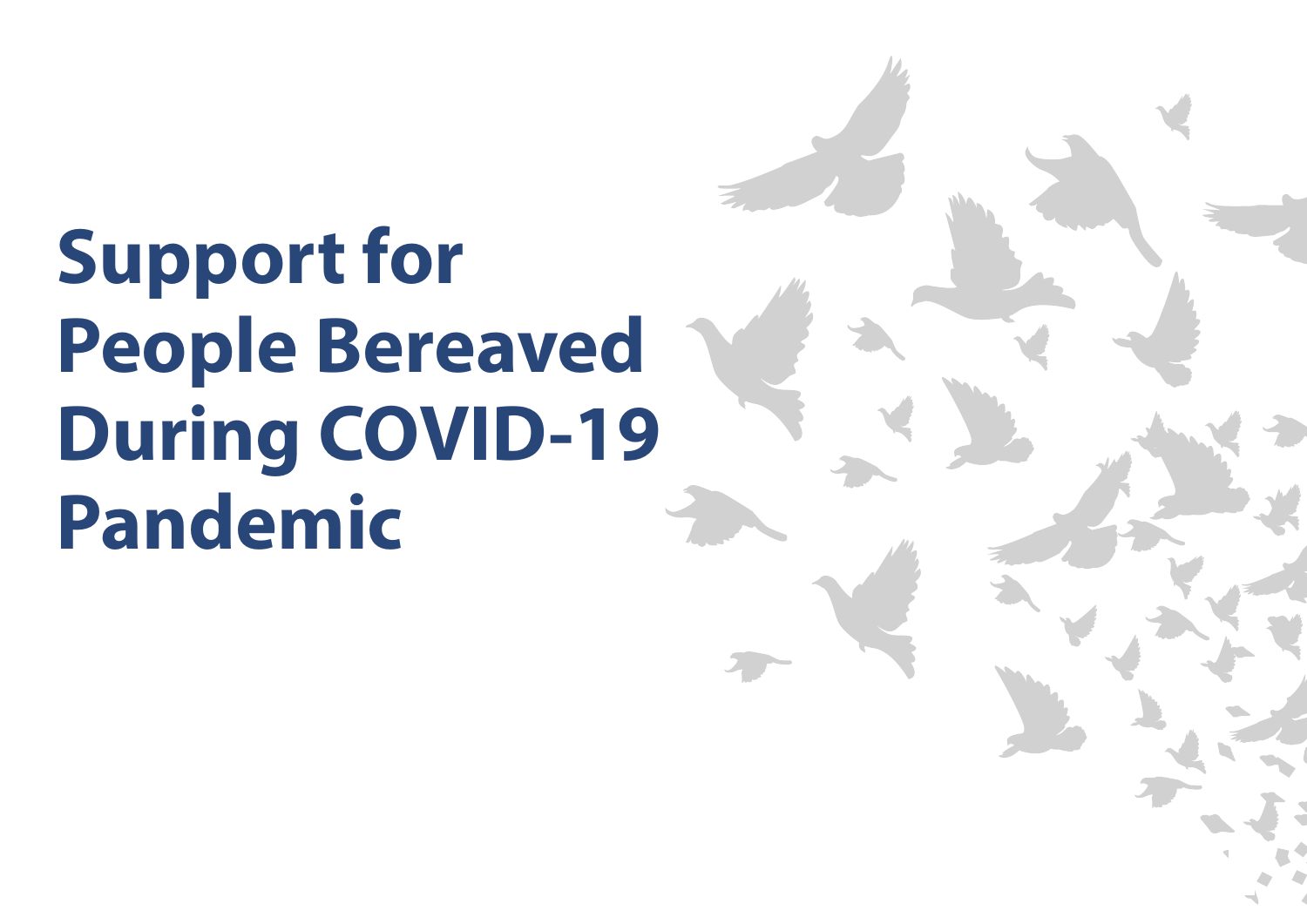Losing a loved one at any time can be extremely distressing and experiencing the death of someone special to you during this pandemic is likely to be even more traumatic. The usual ways we would work through what has happened, and the support we could normally expect from friends, family and colleagues may not be available as we would want and need.

The pandemic has changed the traditional ways we mark our grief. Loss of loved ones dying may be particularly severe, and grieving processes may be disrupted because of inability to carry out our usual grieving rites.

For the moment, it is not possible to come together and to gather in one location. It is not possible to have a large funeral. It may not be possible to receive the company of those who wish to offer condolences. However, we can support ourselves and each other in different ways.

Don't struggle alone. There are many organisations who offer support to adults and children locally and nationally. Their usual way of offering face-to-face support may not be available but they are offering online and telephone support (please check the provider's websites for up to date information).

**This handbook contains information and advice on coping with bereavement during this uncertain time, and the services offering support still available to you in Warwickshire.**

# **Introduction Help and Support**

It is important that we make time to allow ourselves to grieve. There are no rights and wrongs, but there are some things that you could do that might be helpful. There are a number of feelings that people who are bereaved may experience; shock, anger, guilt, sadness, relief.

Talk to people about how you are feeling, they may be feeling the same way as you. Some people like to keep this private, but if possible, it is helpful to share your feelings with friends and relatives. Or sometimes it helps to speak to someone independent who doesn't know the people involved.

Sometimes people think that they will get fed up with you or they don't want to hear it, if you don't have anyone to talk to there are organisations that will support you during this time, such as:

**Cruse National Freephone Helpline is available** - call 0808 808 1677. Cruse offer support, advice and information to children, young people and adults when someone dies. Opening hours are Monday-Friday 9.30-5pm (excluding bank holidays), with extended hours on Tuesday, Wednesday and Thursday evenings, when open until 8pm. Or visit **[https://](https://www.cruse.org.uk/get-help/coronavirus-dealing-bereavement-and-grief) [www.cruse.org.uk/get-help/coronavirus-dealing-bereavement-and](https://www.cruse.org.uk/get-help/coronavirus-dealing-bereavement-and-grief)[grief](https://www.cruse.org.uk/get-help/coronavirus-dealing-bereavement-and-grief)**

**Bereavement support and counselling** can help you if you are having difficulty coping with the loss of a loved one. The services listed here can give support and advice to you and your family **[https://www.](https://www.warwickshire.gov.uk/bereavement) [warwickshire.gov.uk/bereavement](https://www.warwickshire.gov.uk/bereavement)** 

**Self-help books on Bereavement and Grief for Adults** are available as e-books and e-audio from Warwickshire Libraries. Find and access these on the Health and Wellbeing page on **[www.warwickshire.gov.uk/](https://library.warwickshire.gov.uk/iguana/www.main.cls?p=ec959c66-8eae-11e1-8539-1c0cc229eddc&v=6667d21e-c83f-11e2-b019-1c0cc229eddc&p=ec959c66-8eae-11e1-8539-1c0cc229eddc&v=6667d21e-c83f-11e2-b019-1c0cc229eddc) [librarycatalogue](https://library.warwickshire.gov.uk/iguana/www.main.cls?p=ec959c66-8eae-11e1-8539-1c0cc229eddc&v=6667d21e-c83f-11e2-b019-1c0cc229eddc&p=ec959c66-8eae-11e1-8539-1c0cc229eddc&v=6667d21e-c83f-11e2-b019-1c0cc229eddc)**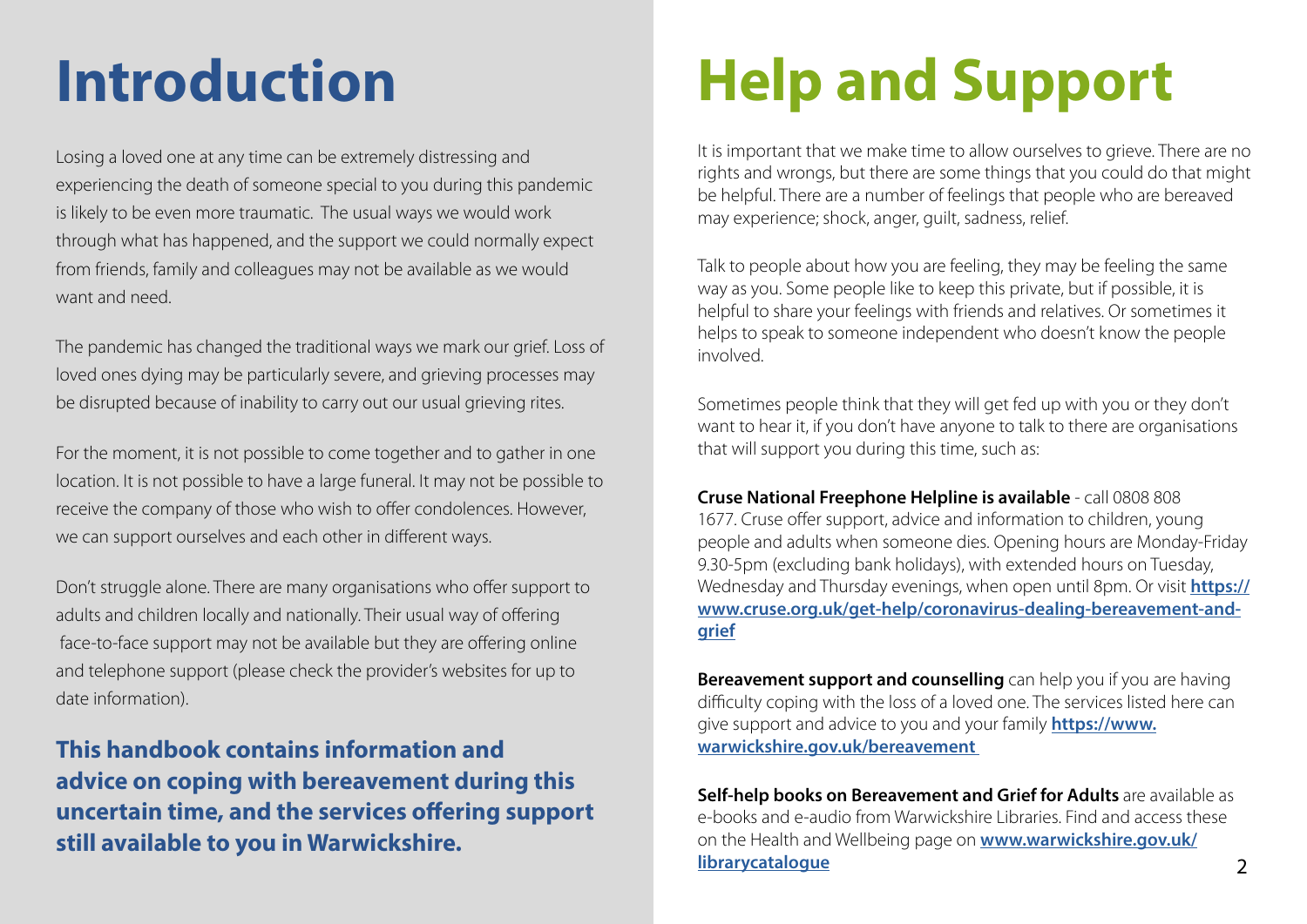It is also important to look after your **wellbeing**. Following a loss, it is natural to feel like your whole life has been disrupted. This may mean that you experience disrupted sleep (sleeping too much or too little), eating unhealthily, or for some people using substances, such as alcohol or drugs - all of which are likely to make your mental health poorer. For information about mental health and wellbeing support services in Warwickshire visit **<https://www.warwickshire.gov.uk/mentalhealth>**

# **Supporting Children**

Frightening events widely reported in the media, such as the coronavirus COVID-19 pandemic, can cause children to worry about themselves and others. It is normal for children to feel unsettled when something scary is happening or has happened, and many will be upset, sad or fearful at times. Children who have been bereaved are likely to show a stronger reaction and may worry that they or someone they know will die.

If you are recently bereaved and have young children, explain to them what has happened in an open and honest way that is appropriate for their age while remaining factual. Use language such as 'the person has died' rather than they have 'gone to sleep' or 'passed away' because these are terms that children can misunderstand and think the person is coming back or going to wake up. Give them time time to ask questions and encourage them to tell you how they are feeling. This may be by talking or it may be through play, making pictures or objects. Children will experience the same emotional response as adults, so if their behaviour seems unusual or they don't seem to be reacting emotionally, they may be feeling a sense of shock or disbelief.

Keep checking in with them about how they are feeling and share with them your own thoughts and feelings. Sharing positive memories can often encourage children to feel safe to talk about the person

who has died.

The following organisations can support bereaved children during the COVID-19 pandemic:

**Child Bereavement UK** have information and a video about ways to support bereaved children during difficult times **[https://www.](https://www.childbereavementuk.org/coronavirus-supporting-children) [childbereavementuk.org/coronavirus-supporting-children](https://www.childbereavementuk.org/coronavirus-supporting-children)** 

**Winston's Wish** provides therapeutic support to bereaved children and young people by phone and email , along with online resources and training for professionals. From parents to teachers, everyone and anyone who is supporting a grieving child can call our Freephone National Helpline on **08088 020 021** between **9.00am** and **5.00pm**, Monday to Friday **<https://www.winstonswish.org/coronavirus/>**

**Guy's Gift** offer tailored support for bereaved children and young people aged between 5 and 25 and based in Coventry and Warwickshire. For more information, email **info@guysgift.co.uk** or call **0845 467 3035**. Their telephone line is open every Tuesday afternoon **12:30**-**16:30** and all-day Wednesday and Thursday **08:30**-**16:30**. **<https://www.guysgift.co.uk/>**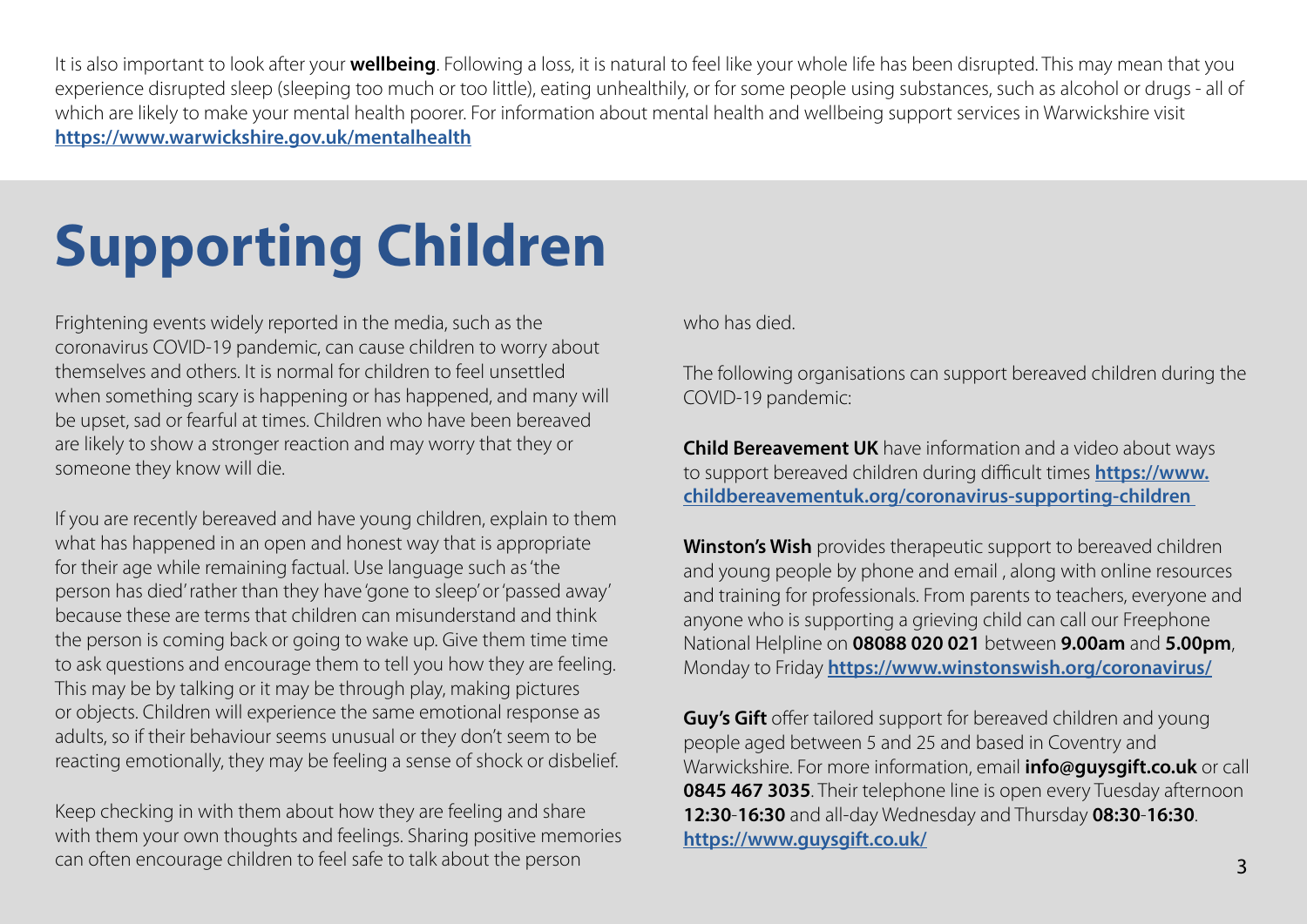**Bereavement support and counselling** can help you if you are having difficulty coping with the loss of a loved one. The services listed here can give support and advice to you and your family **[https://www.](https://www.warwickshire.gov.uk/bereavement) [warwickshire.gov.uk/bereavement](https://www.warwickshire.gov.uk/bereavement)** 

### **Warwickshire's Family Information Service (FIS) brokerage service**

can offer one to one support for families with children up to the age of 25 and support them to access appropriate services where there are barriers, or they have complex needs. For more information, email **fisbrokerage@warwickshire.gov.uk** or via FIS helpline **01926 742274**. Looking after your wellbeing is important, and mental health support for children and young people is available:

**Rise** provides emotional wellbeing and mental health services for children and young people **<https://cwrise.com/>**

The Rise Navigation Hub operates Monday-Friday between **8.00am** to **6.00pm** and is for referrals from professionals working with children and young people up to the age of 17. During COVID-19 they are also excepting referrals from parents/carers. Please call **0300 200 2021**.

### **What to do when someone dies**

For practical information about the COVID-19 Pathway for Care of the Deceased in Warwickshire visit **[https://www.warwickshire.gov.uk/](https://www.warwickshire.gov.uk/information-coronavirus/coronavirus-births-deaths-ceremonies/1) [information-coronavirus/coronavirus-births-deaths-ceremonies/1](https://www.warwickshire.gov.uk/information-coronavirus/coronavirus-births-deaths-ceremonies/1)** 

**This website contains information about:**

**Registering a death Funeral guidance Care of deceased in the home**

**Local Hospital Bereavement Services** can offer practical support to families following the death of a loved one in their care:

- North Warwickshire (George Eliot Hospital) **[http://www.geh.nhs.uk/](http://www.geh.nhs.uk/directory-of-services/specialties-and-services/b/bereavement-services-at-george-eliot-hospital/bereavement-help-and-support/)  [directory-of-services/specialties-and-services/b/bereavement](http://www.geh.nhs.uk/directory-of-services/specialties-and-services/b/bereavement-services-at-george-eliot-hospital/bereavement-help-and-support/)  [services-at-george-eliot-hospital/bereavement-help-and](http://www.geh.nhs.uk/directory-of-services/specialties-and-services/b/bereavement-services-at-george-eliot-hospital/bereavement-help-and-support/)   [support/](http://www.geh.nhs.uk/directory-of-services/specialties-and-services/b/bereavement-services-at-george-eliot-hospital/bereavement-help-and-support/)**
- Rugby (Hospital of St Cross) **[https://www.uhcw.nhs.uk/caring-for](https://www.uhcw.nhs.uk/caring-for-you/bereavement-services/)  [you/bereavement-services/](https://www.uhcw.nhs.uk/caring-for-you/bereavement-services/)**
- South Warwickshire (South Warwickshire Foundation NHS Trust) - **[https://www.swft.nhs.uk/our-services/adults-out-hospital](https://www.swft.nhs.uk/our-services/adults-out-hospital-services/bereavement-service)  [services/bereavement-service](https://www.swft.nhs.uk/our-services/adults-out-hospital-services/bereavement-service)**

The Government has worked with Faith leaders and published guidance for care of the deceased with suspected or confirmed coronavirus (COVID-19) - **[https://www.gov.uk/government/publications/covid-](https://www.gov.uk/government/publications/covid-19-guidance-for-care-of-the-deceased/guidance-for-care-of-the-deceased-with-suspected-or-confirmed-coronavirus-covid-19)[19-guidance-for-care-of-the-deceased/guidance-for-care-of-the](https://www.gov.uk/government/publications/covid-19-guidance-for-care-of-the-deceased/guidance-for-care-of-the-deceased-with-suspected-or-confirmed-coronavirus-covid-19)[deceased-with-suspected-or-confirmed-coronavirus-covid-19](https://www.gov.uk/government/publications/covid-19-guidance-for-care-of-the-deceased/guidance-for-care-of-the-deceased-with-suspected-or-confirmed-coronavirus-covid-19)**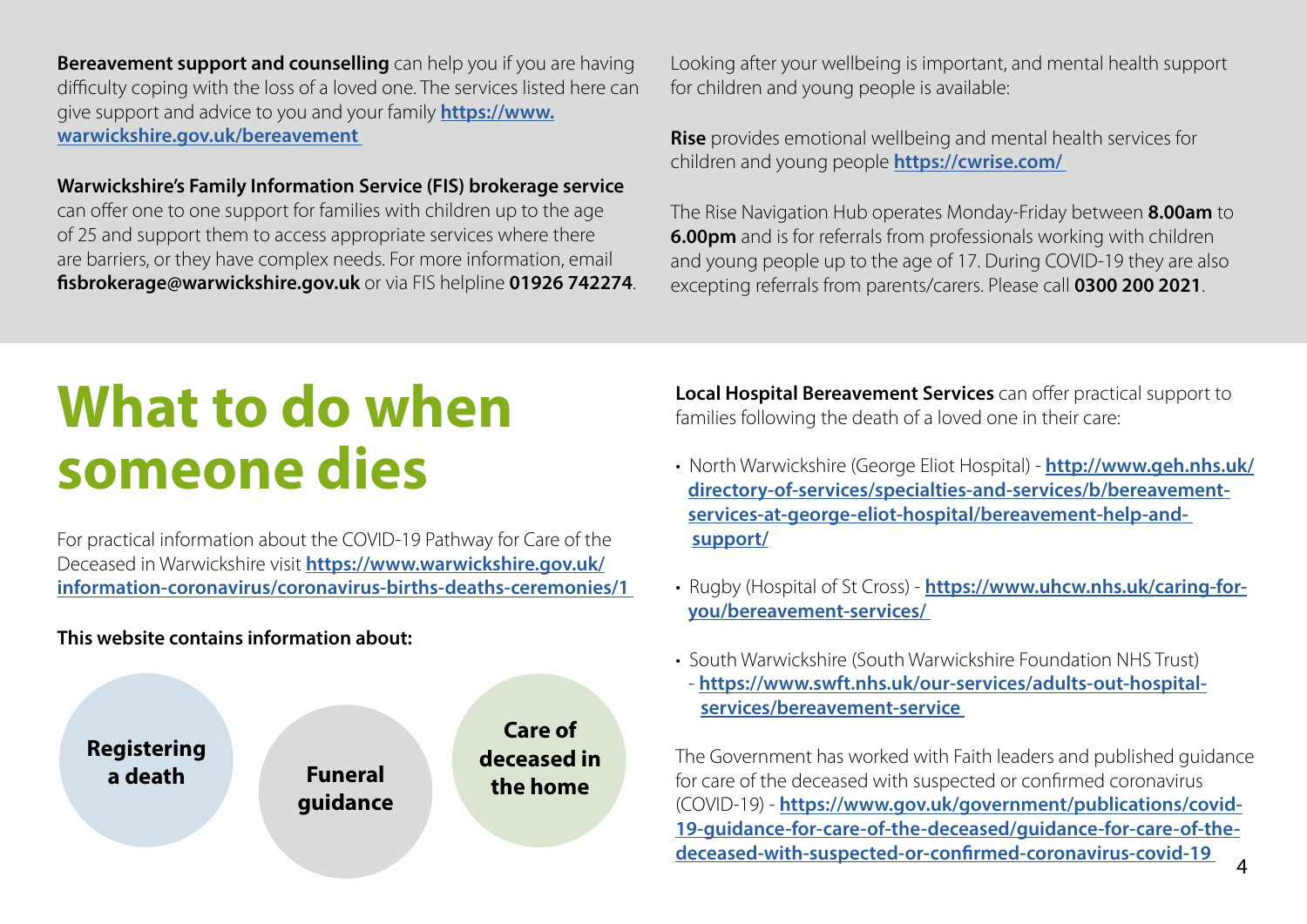For many of us, not being able to follow our usual rituals before and following the death of a loved one can intensify our distress. Our sense of helplessness and guilt can be magnified. Where possible find ways, with those closest to your loved one, to remember them. If holding a funeral is not possible, organise a time when you can all share a telephone call or use an app to connect with each other to read a poem that describes how you are feeling, share memories of the person, or say a prayer. If this isn't possible, sometimes having a picture or an object that you helps you feels closer to them can be reassuring, listen to a special piece of music, or write a letter to mark saying good bye. Remember that a service of remembrance can be held once the pandemic is over.

For information about making funeral arrangements:

**The National Federation of Funeral Directors** have provided information for funeral directors and members of the public on funeral arrangements **<https://nafdcovid19.org.uk/>**

**Guidance for Faith Groups**: During the COVID-19 outbreak, Government guidance may impact end of life rituals for religious communities.

**EQuIP (Equality and Inclusion Partnership)** have published Advice from Warwickshire Public Health for religious organisations **[https://](https://www.equipequality.org.uk/covid-19-updates/advice-from-warwickshire-public-health-for-religious-organisations-0) [www.equipequality.org.uk/](https://www.equipequality.org.uk/covid-19-updates/advice-from-warwickshire-public-health-for-religious-organisations-0) [covid-19-updates/advice-from](https://www.equipequality.org.uk/covid-19-updates/advice-from-warwickshire-public-health-for-religious-organisations-0)[warwickshire-public-health-for](https://www.equipequality.org.uk/covid-19-updates/advice-from-warwickshire-public-health-for-religious-organisations-0)[religious-organisations-0](https://www.equipequality.org.uk/covid-19-updates/advice-from-warwickshire-public-health-for-religious-organisations-0)** and can offer guidance for faith communities during this time, call 07377 431997 or email **advice@equipequality. org.uk**

**Church of England** guidance for churches - **[https://www.](https://www.churchofengland.org/more/media-centre/coronavirus-covid-19-guidance-churches#na) [churchofengland.org/more/](https://www.churchofengland.org/more/media-centre/coronavirus-covid-19-guidance-churches#na) [media-centre/coronavirus-covid-](https://www.churchofengland.org/more/media-centre/coronavirus-covid-19-guidance-churches#na)[19-guidance-churches#na](https://www.churchofengland.org/more/media-centre/coronavirus-covid-19-guidance-churches#na)** 

**The Muslim Council of Britain** has been working with Public Health England to best plan for facilitating the burial of Muslims who pass away during the pandemic **[https://mcb.](https://mcb.org.uk/community/covid-19-muslim-burial-resources/) [org.uk/community/covid-19](https://mcb.org.uk/community/covid-19-muslim-burial-resources/) [muslim-burial-resources/](https://mcb.org.uk/community/covid-19-muslim-burial-resources/)** 

## **Saying Goodbye Supporting other people**

Starting the conversation - Whether you are a family member, friendly neighbour, charity volunteer or a professional, you are undertaking an important role that is very helpful and rewarding. Research tells us that straightforward kindness and loving behaviours at this time can be a big help. You do not need to be a professional, nor have significant training, to assist someone bereaved in basic but helpful ways.

**Talking to someone who is grieving can be difficult – you may be worried about getting in touch with the person or not be sure what to say. But the support of friends and family can help the person feel supported and loved.**

Support for **those who work with bereaved people, the National Bereavement Alliance** will be keeping this page updated every day with information to help bereavement services across the country respond to the current situation **[https://](https://nationalbereavementalliance.org.uk/covid-19/) [nationalbereavementalliance.org.uk/covid-19/](https://nationalbereavementalliance.org.uk/covid-19/)** 

**For Headteachers and Leadership Teams, the Educational Psychology Service** (EPS) can offer support to head teachers and

leadership teams within settings to manage bereavement and loss within their community this can include:

- Emotional support and a chance to talk through the situation
- Problem-solving and discussing specific issues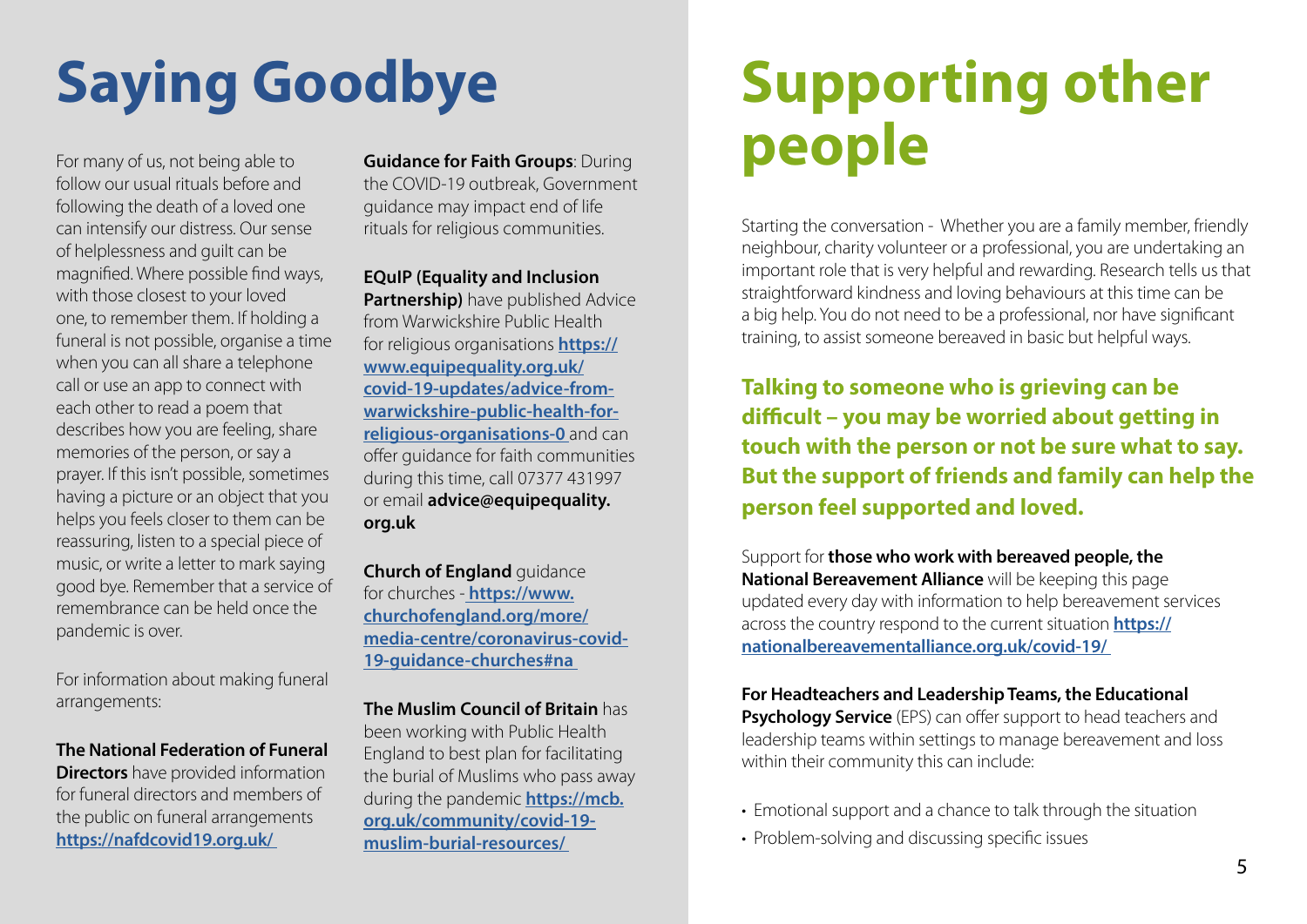- Sharing of information to circulate to staff, parents and carers to support them in talking about loss and bereavement
- Signposting and sharing of guidance leaflets and resources
- Sharing of sample letters and scripts for communicating with children, staff and parents
- Thinking through ways for students to share feelings and an exploration of school sharing forums to promote social connection
- Identification of and planning for vulnerable children
- Advice on practical issues such as marking the event / memorials / books of condolences

If you would like to arrange to speak to a member of the team, please phone **01926 742921** or email **eps@warwickshire.gov.uk**. When your call is for support in managing a bereavement please make this clear and you will receive telephone contact from an Educational Psychologist, where possible on the same day, who will discuss the situation with you.

## **For Carers**

If you provide help for someone, such as family, friends, or neighbours who couldn't cope without you it is important to know how to help them as best you can, and to look after your own health and wellbeing. In Warwickshire, the following services may be able to help you:

- **[Care Companion](https://www.carecompanion.org.uk/)** a free 24/7 online tool full of information to support carers and their cared-for, also providing COVID-19 updates from reliable sources. Registering sets up a confidential profile to access all information tailored to your circumstances.
- **[Carers Trust](https://www.carerstrusthofe.org.uk/)** Support carers across Coventry and Warwickshire including Warwickshire Carer Wellbeing Service
- **[EQuIP](https://www.equipequality.org.uk/covid-19-updates/support-for-carers)** (Equality and Inclusion Partnership) also have resources for carers such as template letters and a contingency plan
- Sudden have published COVID-19 bereavement advice if you are caring for someone bereaved **[http://www.suddendeath.org/covid-19-bereavement/](http://www.suddendeath.org/covid-19-bereavement/advice-for-carers)  [advice-for-carers](http://www.suddendeath.org/covid-19-bereavement/advice-for-carers)**

More advice and information about the wellbeing services available to support you during this difficult time can be found here **[https://apps.warwickshire.gov.](https://apps.warwickshire.gov.uk/api/documents/WCCC-630-2014) [uk/api/documents/WCCC-630-2014](https://apps.warwickshire.gov.uk/api/documents/WCCC-630-2014)**

If you care for people with dementia, please visit the Living Well with Dementia in Warwickshire website **<https://dementia.warwickshire.gov.uk/end-of-life/>**

**Local hospices** can offer bereavement advice and support. Some are extending their offer of support to those who have not previously used their services. Please visit individual hospice websites for more information and for ways to get in touch.

- **The Myton Hospice** 01926 492518 **<https://www.mytonhospice.org/>**
- **Mary Ann Hospice** 024 7686 5440 **<https://www.maryannevans.org.uk/>**
- **Shakespeare Hospice** 01789 266852 **[https://www.theshakespearehospice.](https://www.theshakespearehospice.org.uk/)  [org.uk/](https://www.theshakespearehospice.org.uk/)**
- **Acorns Children's Hospice** 01564 82 5037 **<https://www.acorns.org.uk/>**
- **Zoe's Place Baby Hospice** 024 7636 1675 **[https://www.zoes-place.org.uk/](https://www.zoes-place.org.uk/coventry/default.aspx)  [coventry/default.aspx](https://www.zoes-place.org.uk/coventry/default.aspx)**

**Marie Curie Telephone Bereavement Support** line **0800 090 2309** is a free national listening support service for people who have been bereaved due to terminal illness.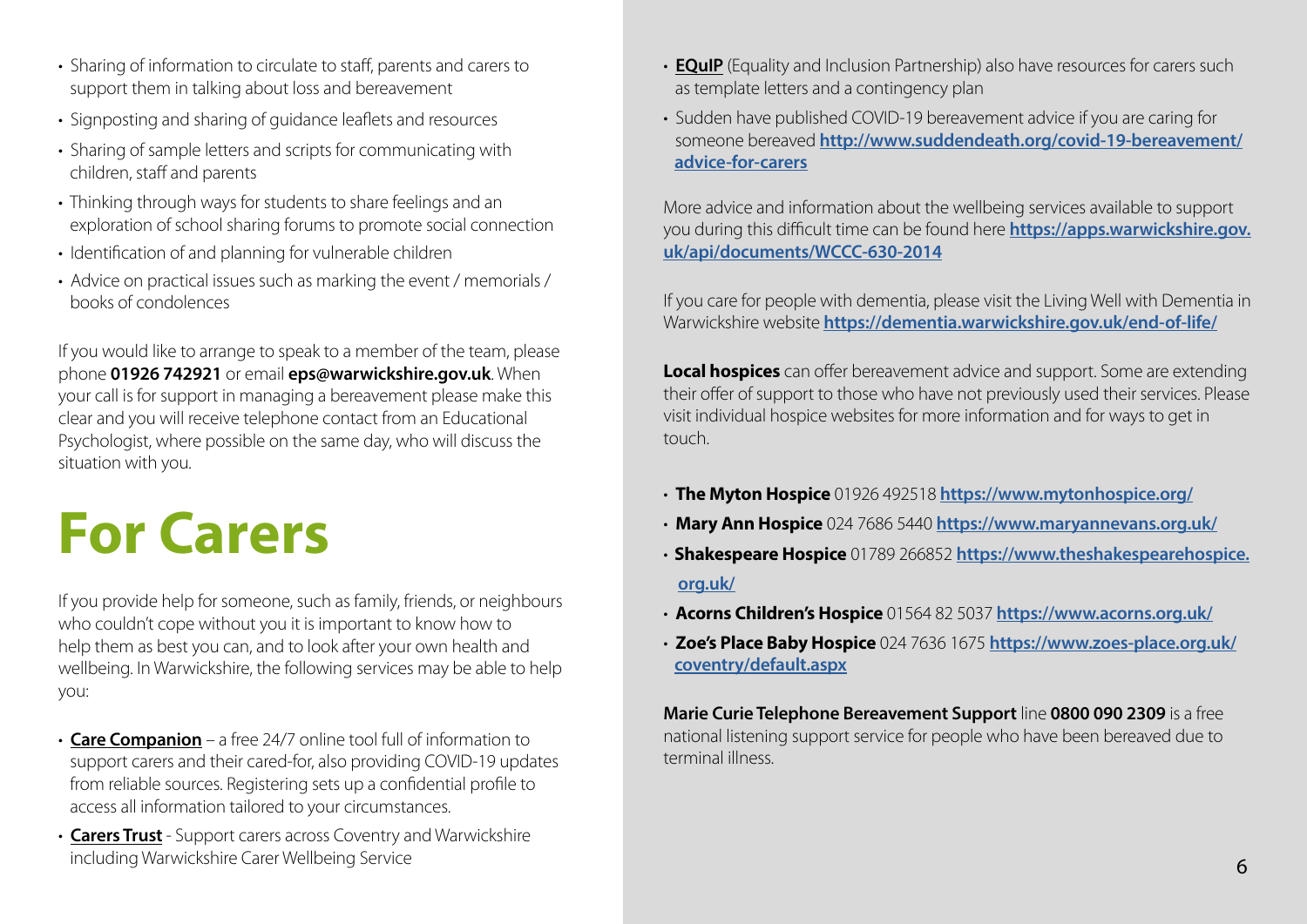# **Support for the vulnerable**

The person who died may have been your partner or carer, and you may have been left without practical or emotional support at a time when you need it most. If your bereavement leaves you isolated without support from family, friends or neighbours, Warwickshire County Council is here to help. We can help you with emotional, financial and practical support, such as:

- Food and essential household goods parcels
- medication delivery
- community groups
- financial support
- mental health and wellbeing advice
- local volunteer networks
- housing support
- health and social care information

Further information is available from: **[https://www.warwickshire.gov.](https://www.warwickshire.gov.uk/coronavirusvulnerable) [uk/coronavirusvulnerable](https://www.warwickshire.gov.uk/coronavirusvulnerable)** Or call **0800 408 1477**

### **The telephone line is open:**

- Monday to Thursday **9am** to **5pm**
- Friday **9am** to **4.30pm**
- Saturday and Sunday **9am** to **3pm**

## **Further information and support are also available from:**

- NHS Grief after bereavement or loss **[https://www.nhs.uk/conditions/](https://www.nhs.uk/conditions/stress-anxiety-depression/coping-with-bereavement/)  [stress-anxiety-depression/coping-with-bereavement/](https://www.nhs.uk/conditions/stress-anxiety-depression/coping-with-bereavement/)**
- NHS Bereavement and young people **[https://www.nhs.uk/](https://www.nhs.uk/conditions/stress-anxiety-depression/bereavement-and-young-people/)  [conditions/stress-anxiety-depression/bereavement-and-young](https://www.nhs.uk/conditions/stress-anxiety-depression/bereavement-and-young-people/)  [people/](https://www.nhs.uk/conditions/stress-anxiety-depression/bereavement-and-young-people/)**

**Grief is the last act of love we give to those we love.**

**Where there is deep grief, there is always great love.**